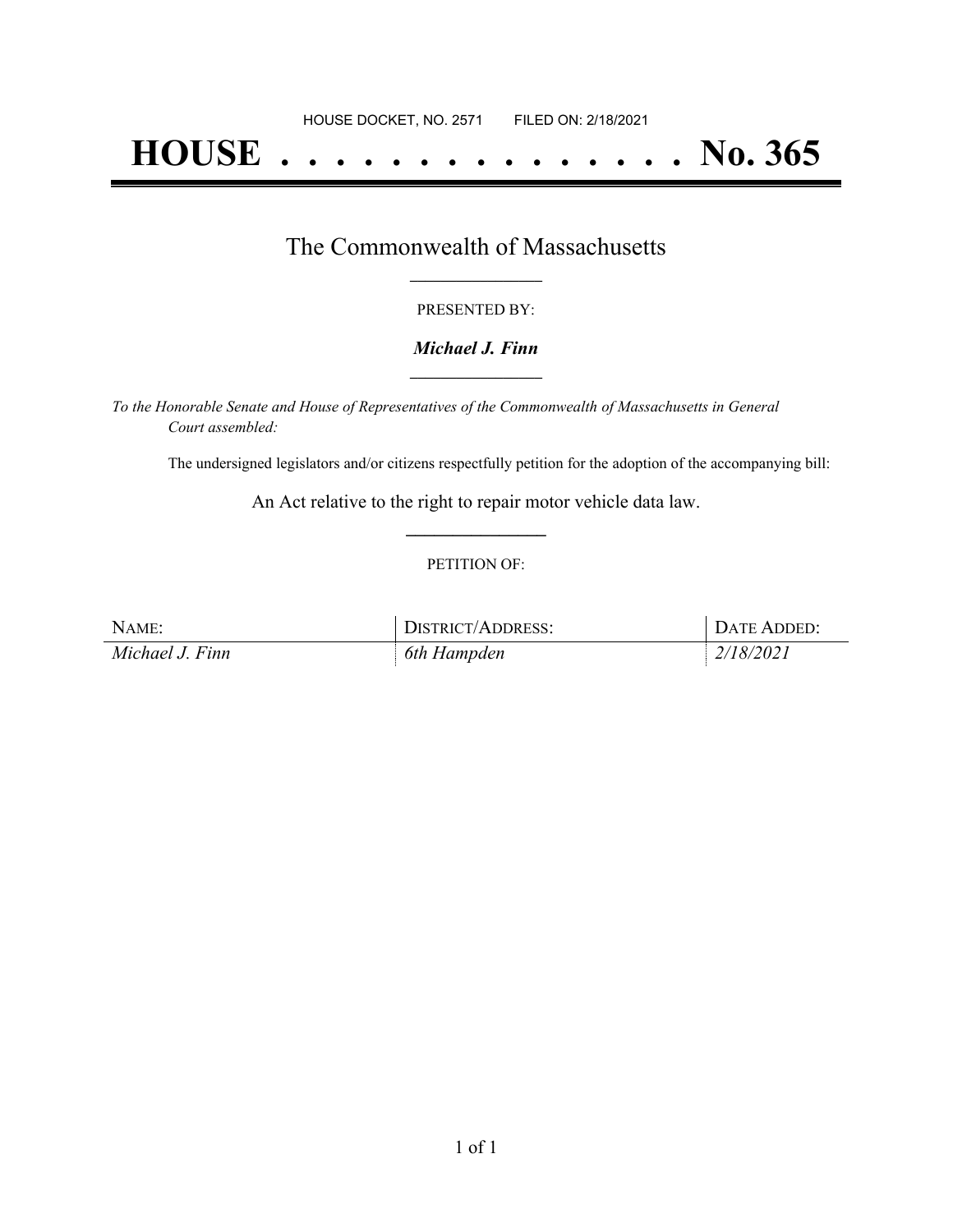## **HOUSE . . . . . . . . . . . . . . . No. 365**

By Mr. Finn of West Springfield, a petition (accompanied by bill, House, No. 365) of Michael J. Finn relative to the right to repair motor vehicle data law. Consumer Protection and Professional Licensure.

### The Commonwealth of Massachusetts

**In the One Hundred and Ninety-Second General Court (2021-2022) \_\_\_\_\_\_\_\_\_\_\_\_\_\_\_**

**\_\_\_\_\_\_\_\_\_\_\_\_\_\_\_**

An Act relative to the right to repair motor vehicle data law.

Be it enacted by the Senate and House of Representatives in General Court assembled, and by the authority *of the same, as follows:*

| $\mathbf{1}$   | SECTION 1. Subsection (f) of section 2 chapter 93K of the General Laws, as most                 |
|----------------|-------------------------------------------------------------------------------------------------|
| 2              | recently amended by section 3 of chapter 386 of the Acts of 2020, is hereby amended by striking |
| $\overline{3}$ | "2022" in the first sentence and replacing it with the following:- "2025".                      |
| $\overline{4}$ | SECTION 2. Said Chapter 93K is hereby amended by striking subsections (g) and (h) of            |
| 5              | Section 2, as most recently amended by section 4 of said chapter 386, and inserting in place    |
| 6              | thereof the following subsection $(g)$ :-                                                       |
|                |                                                                                                 |
| $\tau$         | (g) The Attorney General is hereby directed to establish a motor vehicle telematics             |
| 8              | system notice which a vehicle manufacturer shall include in the owner's manual provided for its |
| 9              | new motor vehicles beginning with model year 2025 vehicles and which shall include the          |
| 10             | following information: (i) an explanation of motor vehicle telematics and its purposes; (ii) a  |
| 11             | description summarizing the mechanical data collected, stored, and transmitted by a telematics  |